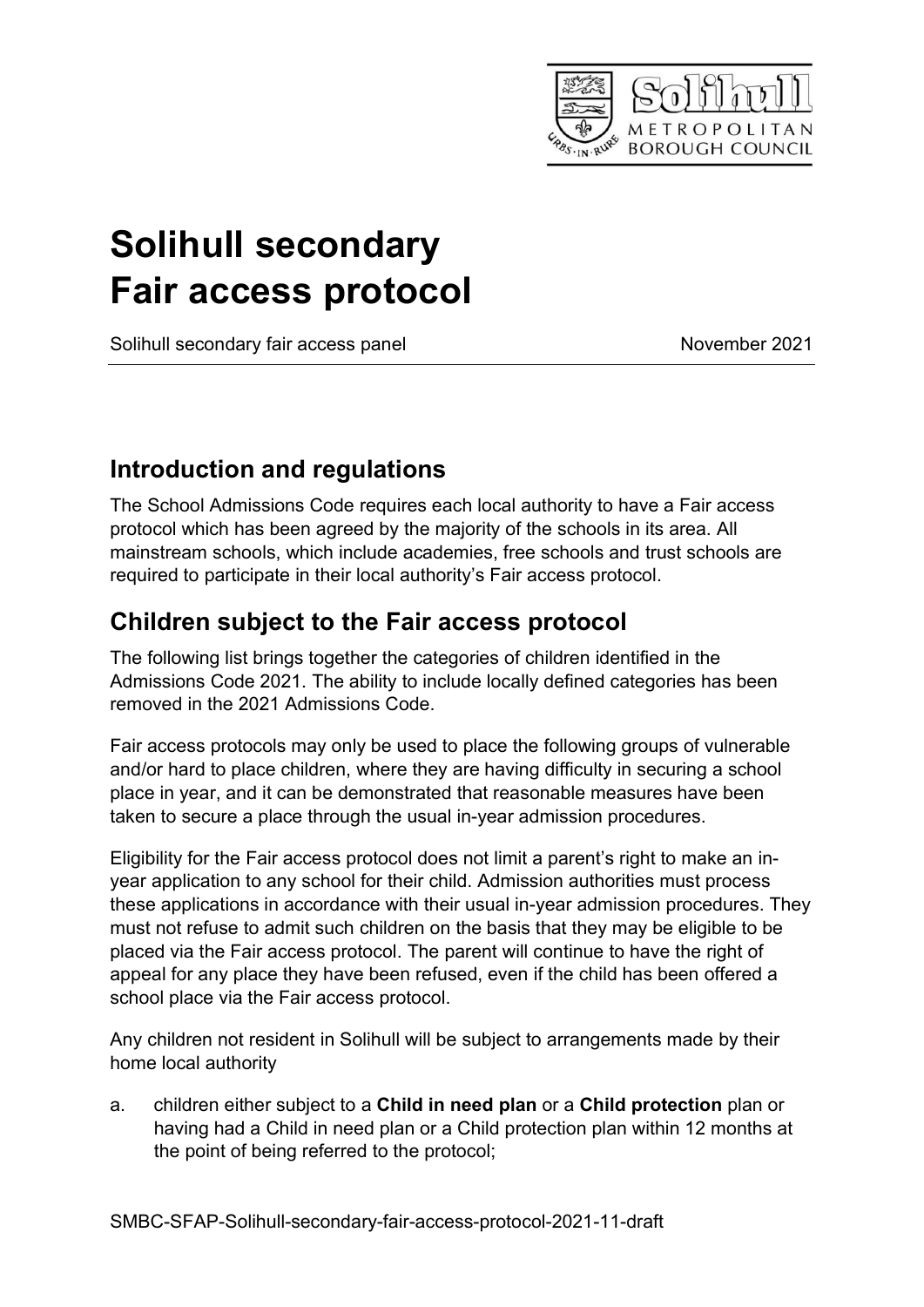- b. children living in a refuge or in other relevant accommodation at the point of being referred to the protocol;
- c. children from the criminal justice system;
- d. children in alternative provision who need to be reintegrated into mainstream education or who have been permanently excluded but are deemed suitable for mainstream education;
- e. children with special educational needs (but without an Education, health and care plan), disabilities or medical conditions;
- f. children who are carers;
- g. children who are homeless;
- h. children in formal kinship care arrangements
- i. children of, or who are, Gypsies, Roma, Travellers, refugees, and asylum seekers
- j. children who have been refused a school place on the grounds of their challenging behaviour and referred to the protocol in accordance with paragraph 3.10 of this code<sup>1</sup>
- k. children for whom a place has not been sought due to exceptional circumstances

<sup>1</sup> Extract from the school admissions code

3.10 Where an admission authority receives an in-year application for a year group that is not the normal point of entry and it does not wish to admit the child because it has good reason to believe that the child may display challenging behaviour, it may refuse admission and refer the child to the Fair access protocol

3.11 An admission authority should only rely on the provision in paragraph 3.10 if it has a particularly high proportion of either children with challenging behaviour or previously permanently excluded pupils on roll compared to other local schools and it considers that admitting another child with challenging behaviour would prejudice the provision of efficient education or the efficient use of resources.

3.12 The provision in paragraph 3.10 cannot be used to refuse admission to looked after children, previously looked after children; and children who have Education, Health and Care Plans naming the school in question.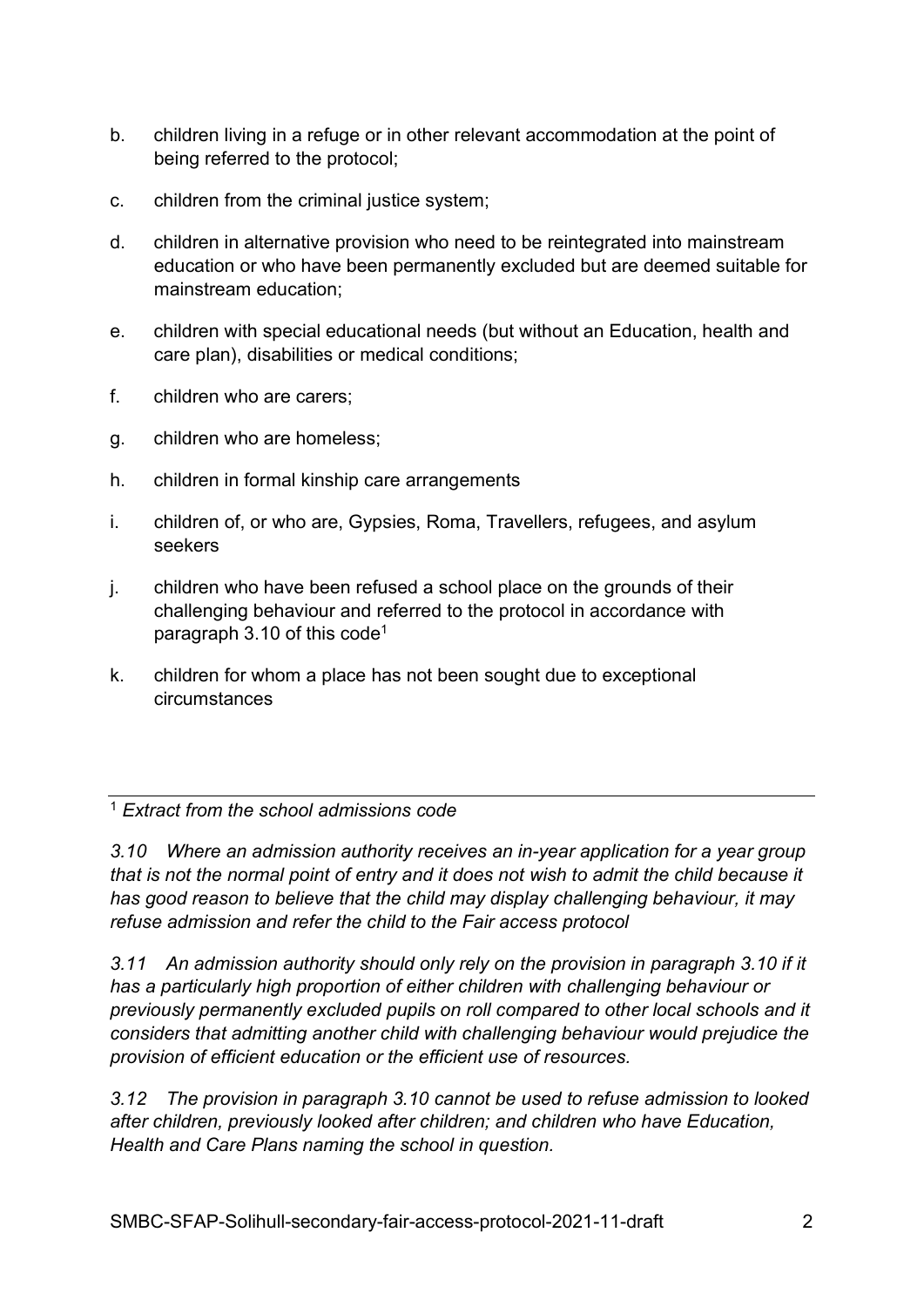- l. children who have been out of education for four or more weeks where it can be demonstrated that there are no places available at any school within a reasonable distance of their home. This does not include circumstances where a suitable place has been offered to a child and this has not been accepted
- m. previously looked after children for whom the local authority has been unable to promptly secure a school place

This protocol is designed to provide a framework within which all schools in Solihull work together to admit their fair share of children that may need additional support and intervention to change school.

Where it has been agreed that a child will be considered under the Fair access protocol, a place must be allocated for that child within 20 school days. Once they have been allocated a place via the Fair access protocol, arrangements should be made for the child to start as soon as possible.

Children placed through the Fair access protocol will be given priority for admission over others on a waiting list or those awaiting an appeal.

Although there is no duty to comply with parental preference when placing through the protocol, where possible, consideration will be given to all factors that support good attendance and achievement.

Generally, schools can only refuse an application for admission if;

- The school can demonstrate that further admission would cause prejudice to the provision of efficient education and use of resources, or
- The pupil has been permanently excluded from two schools and the most recent exclusion was within the previous two years.

If a school is refusing to offer a place to a child that does not satisfy the Fair access protocol criteria for any reason other than the two detailed above these reasons must be provided to Solihull Council in writing and the council may ask the Fair access panel to consider the case.

### Fair access protocol process: Level 1

Applications received from a Solihull child, new to the borough, who satisfies the criteria set out in 2. above, will be processed as a level 1 Fair access protocol application.

Following receipt of a complete application, the council will identify an appropriate school taking into consideration various factors. These factors may include; catchment-area, faith, location and accessibility of the school, number of Fair access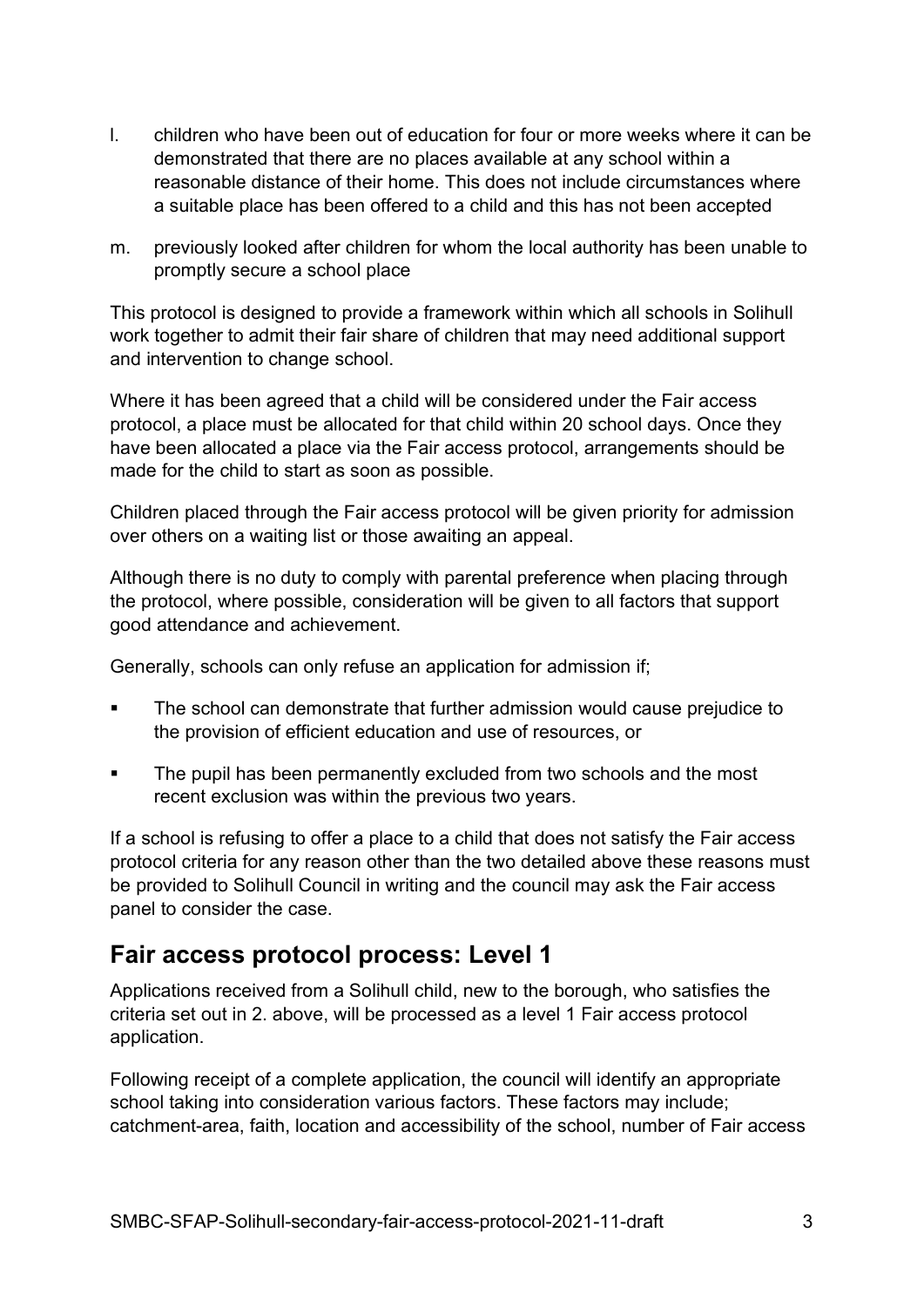protocol children (level 1 and level 2) previously placed, parental preference, mobility levels, vacancies and number of permanent exclusions.

The identified school will be asked to consider the admission under the Fair access protocol level 1. A response to the request is expected within five school days. If a place can be offered the child is expected to start within five school days. If the target school declines to admit the child, the case is referred to the Fair access panel.

Where the target school does not respond to Solihull Council's request to consider an admission within 5 days, the council will assume that the child can be offered a place. An offer letter will be sent to the parent explaining that the child is expected to start within a further 5 days. A copy of the offer letter will be sent to the school.

In cases where the school delays admission which leads to the council being required to make interim provision the Fair Access Panel can agree that the council recharge the school with the cost of the interim provision.

### Fair access protocol: Level 2

In some exceptional cases, applications for a change of school can be more complex. These applications will be recorded as level 2 and considered by the Fair access panel. Such cases are likely to include:

- Year 11 school applications for Solihull children new to the borough
- Children attending a Solihull school at significant risk of permanent exclusion
- Children on roll of a Solihull school where the head teacher believes that a permanent change of provision (another school or alternative provision) is in the best interest of the child. (Maybe as a consequence of very low attendance etc)
- Children wishing to return from a period of elective home education (EHE)

#### Fair access panel

The Fair Access Panel has the following functions:

- 1 Consider level 1 applications where Solihull Council and the target schools are in dispute and admission has not been secured.
- 2 Consider appropriate provision for level 2 applications, managed transfers and other requests from schools.
- 3 Consider all referrals from schools for alternative provision.

Referrals to the Fair access panel must be accompanied by a completed referral form and other associated documentation which the referrer deems necessary for the panel to make a decision about future placement needs.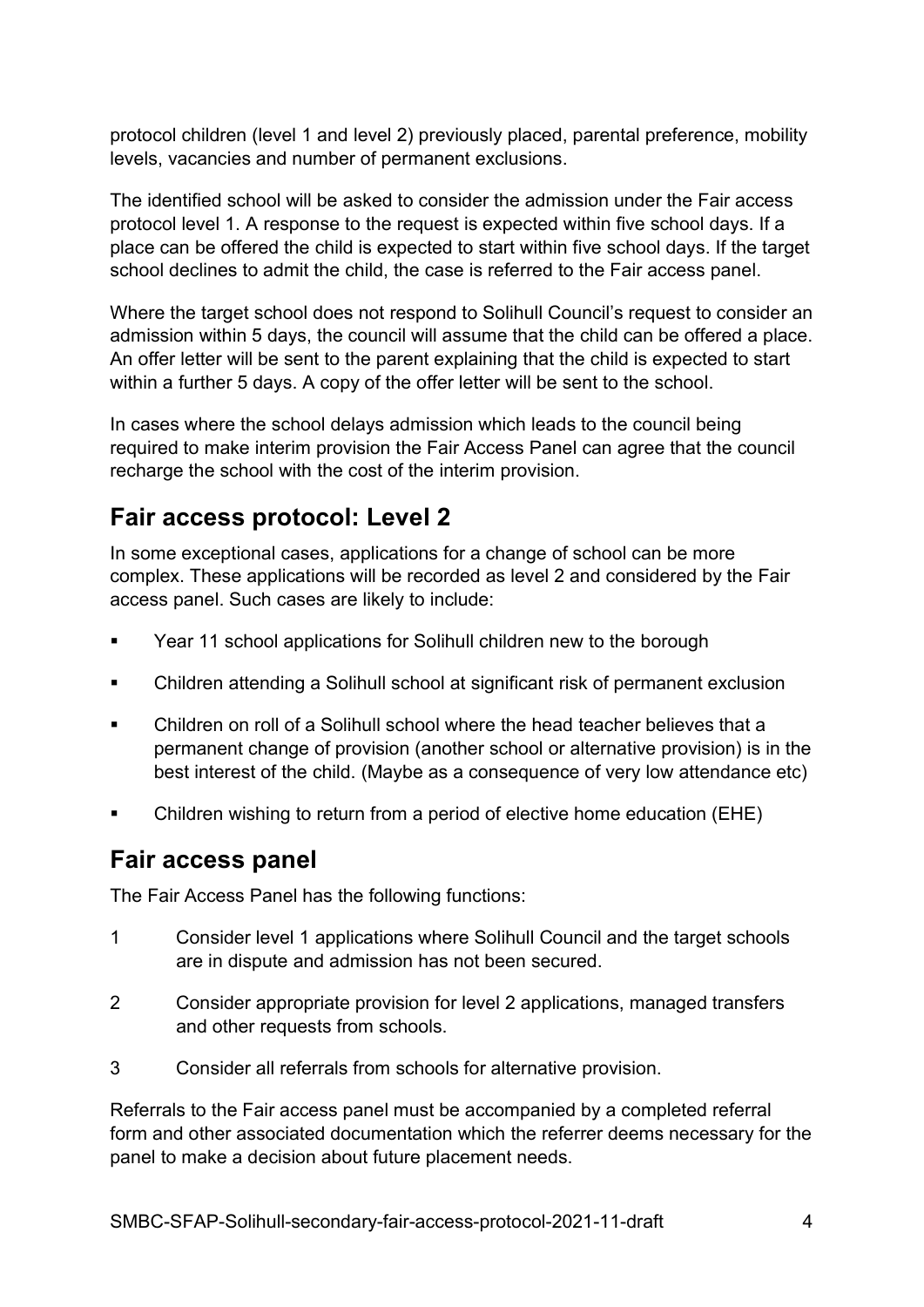The panel will consist of representatives from appropriate school/AP provisions and appropriate council representatives

The Fair access panel will consider each case and agree a school or appropriate alternative provision for the child.

If the school determined by the panel will not admit the pupil or the panel cannot reach agreement as to which school should be offered, the LA will make a determination and seek a direction to admit the child through the appropriate channels.

In some cases, a child may be allocated a school, but the parent does not accept the place. In this circumstance the school should hold a place and the case referred to the Solihull Education enforcement team who will consider issuing a School Attendance Order. The order will name the school identified through the admissions process or the Fair access protocol. The child should not be put on to the school roll until they start to attend.

Following notification of the panel's decision, the identified school should make arrangements to admit the child within 5 school days.

#### Alternative provision

The Fair access panel will consider all referrals or a place at Solihull AP Academy against the academy's admission arrangements to determine which students should be offered places. It is anticipated that this process will result in a significant reduction in students being permanently excluded.

## Monitoring and reporting

The Fair access panel will define a basic dataset that will be made available at each meeting. This is likely to include school level data on in-year admissions (normal, level 1 and level 2) and permanent exclusions.

Solihull Council's Children missing education and pupil tracking team will check the attendance of children placed by the panel to verify that children have started. Attendance will be reviewed after 12 months in order to facilitate reporting of the effectiveness of the Fair access protocol.

The council will monitor the effectiveness of the Fair access protocol and provide regular reports to the Director of Childrens' Services and the Fair access panels. This information will be used in the council's annual report to the Schools' Adjudicator.